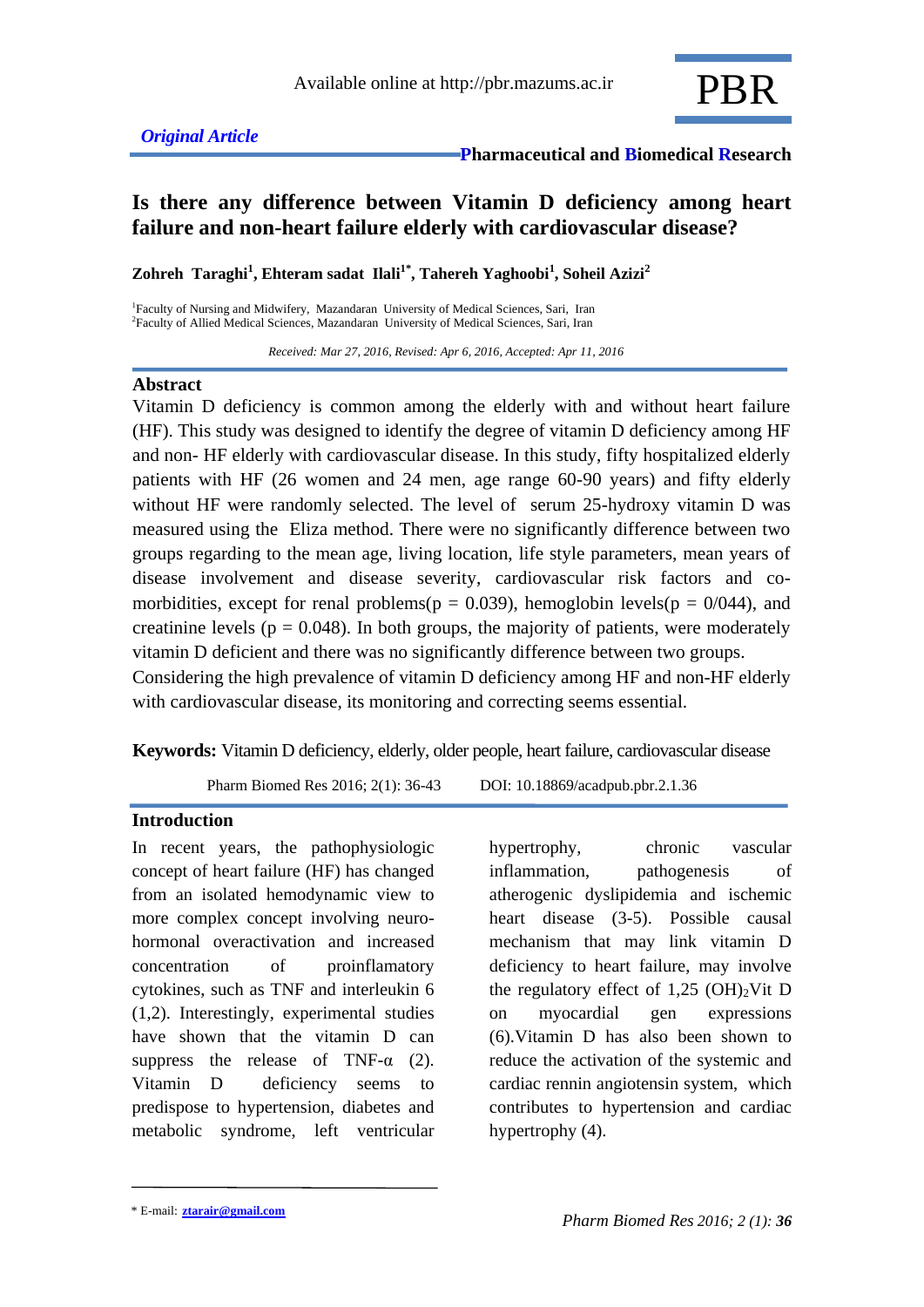Myocardial calcium homeostasis, which is crucial for the contractility and electrophysiology of the heart, is also partially regulated by  $1,25(OH)$ <sub>2</sub> Vit D. This is mediated by its influence on ion channels and enzymatic reactions (7). The results of several studies show that vitamin D supplementation significantly decreases all-cause mortality (6,8). Exposure of arms and legs for about 5 to 30 minutes ( depending of time of day, season, latitude, air pollution, the degree of cloud cover, age, the extent of clothing covering, and skin pigmentation) between the hours of 10 am and 3pm , twice a week is often adequate for conversion 7 dehydrocholestrol (existed in the skin) to pre-vitamin D3 (4). It has been demonstrated that regular exposure to UVB increases circulating 25(OH) Vit D above a level of 10 nmol/l (40 ng/l) and also significantly reduces blood pressure by approximately 6 mm/Hg in hypertensive patients (9). Sunlight exposure and dietary intake of vitamin D may not provide adequate levels of vitamin D. Some studies suggest an intake of at least 800 IU of vitamin D daily among elderly, especially in the winter (10). Consumption of some drugs such as anticonvulsants, steroids, antiacids, H2 blockers and proton pomp inhibitors, prevent vitamin D absorption (11). According to several studies , 40 to %100 of US and European community dwelling elderly involved in vitamin D deficiency (6). Older people are prone to develop vitamin D deficiency, because of various risk factors including: decreased dietary intake, diminished sun light exposure, reduced skin thickness, impaired intestinal absorption, and

impaired hydroxylation in the liver and kidneys (5,12). Vitamin D deficiency may play a significant role in the pathogenesis of heart failure (6,7,13), though there is insufficient evidence to develop recommendations for strategies that improve vitamin D deficiency for HF patients. In addition, little is known about the degree of vitamin D deficiency among HF and non-HF elderly. The aim of this study was to identify the degree of vitamin D deficiency among HF and non-HF elderly with cardiovascular disease.

### **Material and methods**

In this cross sectional study, fifty hospitalized elderly patients with HF and the same number elderly patients without HF were randomly selected. This study was conducted between October 2011 and March 2012, at the Sari Heart Center located in Mazandaran province in Iran. All non-HF patients had a diagnosis of ischemic heart disease. Their diagnosis were confirmed by the cardiologist and under angiography. Persons who had history of taking vitamin D during past six months, were excluded. Data gathering tool was a questionnaire that was developed by researchers and its validity and reliability were confirmed by expert panel and test –retest  $(r = 0.79)$ .

In this questionnaire, there were some questions related to demographic characteristics (age, gender, location) and factors affecting vitamin D deficiency such as cardiovascular risk factors (history of diabetes, hyper-lipidemia, hypertension, overweight, anemia, hemoglobin level, ejection fraction < 40%, mean of systolic and diastolic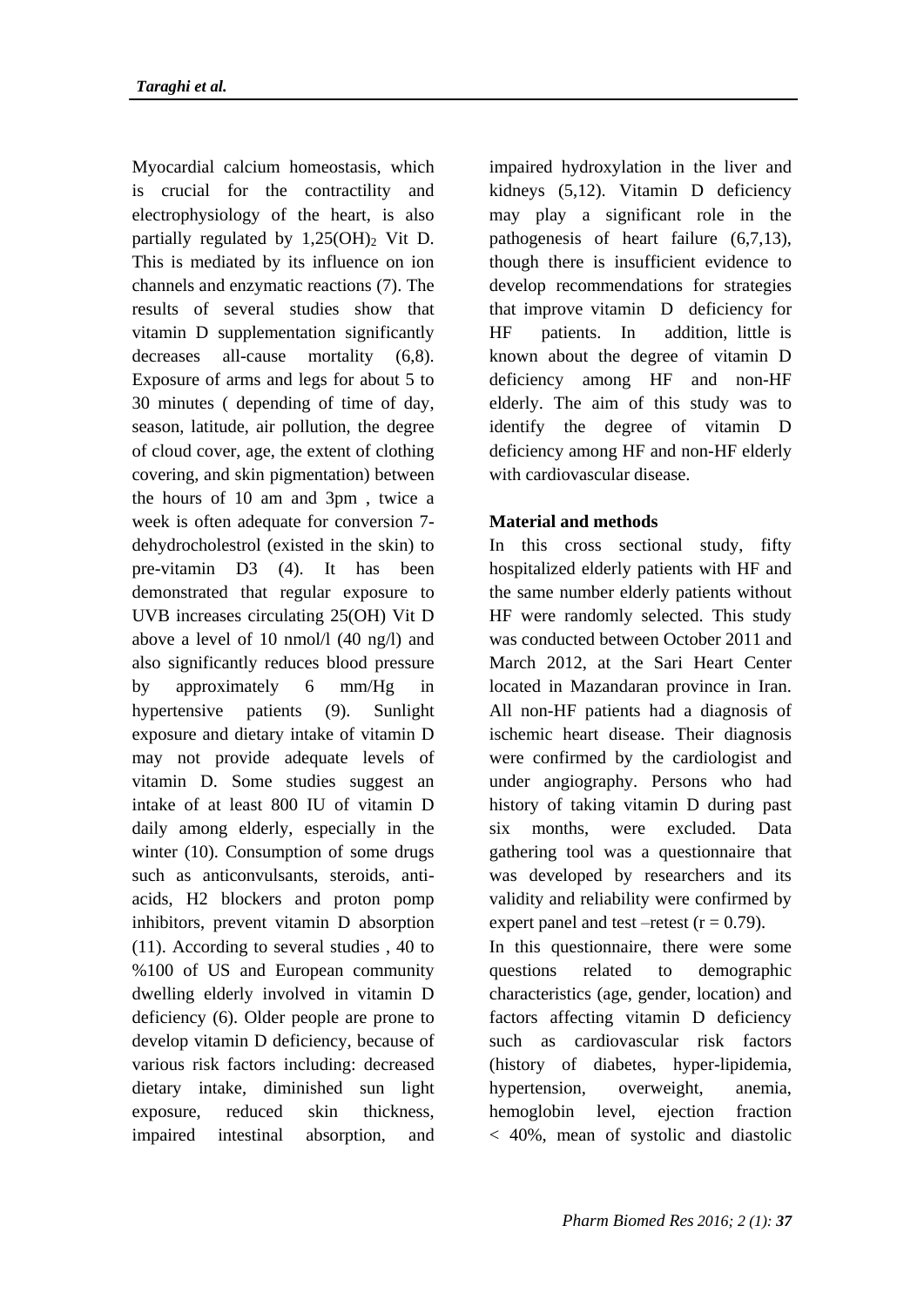pressures, body mass index, disease severity (using the NYHA class), biochemical characteristics (fasting blood sugar, cholesterol, creatinine, phosphorus, calcium), the diseases and drugs predisposing vitamin D deficiency (history of hepatic, renal, and gastrointestinal diseases, consumption of sun-block, anticonvulsants, anti-acids, H2 blockers, steroids), environmental factors (the number of walks per week and its duration, the number of sun exposure per week and its duration, the number of fish consumption per week and the type of fish, the number of dairy product consumption per week).This study was approved by the Research Ethics Committee of the Mazandaran University of Medical Sciences (Number 90-3). After completing of the informed consent by participants, 5 mL of venous blood was taken. Sample centrifuging and serum extraction were done and were immediately frozen. The level of serum 25(OH) Vit D was measured by the Eliza method (IDS ltd kit, UK).

Although a consensus regarding the optimal level of serum 25(OH) Vit D has not yet been established, most experts define vitamin D deficiency as a 25(OH) Vit D level of  $< 50$  nmol/l (19 ng/ml) (14). Based on a randomized clustered sampling from the Tehran population that was designed by Endocrinology and Metabolism Research Center of Tehran University, the cut off point for vitamin D deficiency was considered less than 35 nmol/l (15).

## *Statistically analysis*

Logistic regression was performed for qualitative variables and T-test was used

for quantitative variables. Values  $p < 0.05$ were considered significant. The results were analyzed by SPSS software version 16.

### **Results**

Both HF and non-HF groups include 26 women and 24 men. The mean of the age were 73.2  $\pm$ 7.69 years and 70.44  $\pm$  7.8 years in HF and non-HF patients, respectively ( $p = 0.078$ ). The majority of the elderly with HF (62%) were rural, while the majority of non- HF elderly (54%) were urban ( $p = 0.16$ ). The mean years of disease involvement were 5.06± 4.7 years in HF patients (with CI 95% 3.72-6.4) and  $5.34 \pm 4.96$  years (with CI 95% 3.93-6.75) in non-HF patients ( $p =$ 0.77). Among HF patients, the number of elderly males with vitamin D deficiency were significantly more than females  $(83.3 \text{ versus } 53.8\%$ ,  $p = 0.026$ ).

The number of the patients with diabetes, hyperlipidemia, overweight, anemia and ejection fraction  $(EF) < 40\%$  were more in the elderly with HF compared to those without. There was no significantly difference between two groups, except for EF ( $p < 0.001$ ) (Table 1). Regarding to severity of disease, the majority of HF(48%) and non- HF patients (40%) were class IV ( $p = 0.559$ ).

## *Diseases and drugs*

HF patients had a more renal, hepatic, and gastrointestinal problems and a more consumption of  $H<sub>2</sub>$  blockers and anticonvulsants drugs, compared to non-HF patients. The usage of sun-block, steroids, anti-acids, were more in non-HF patients compared to HF patients. There was no significantly difference between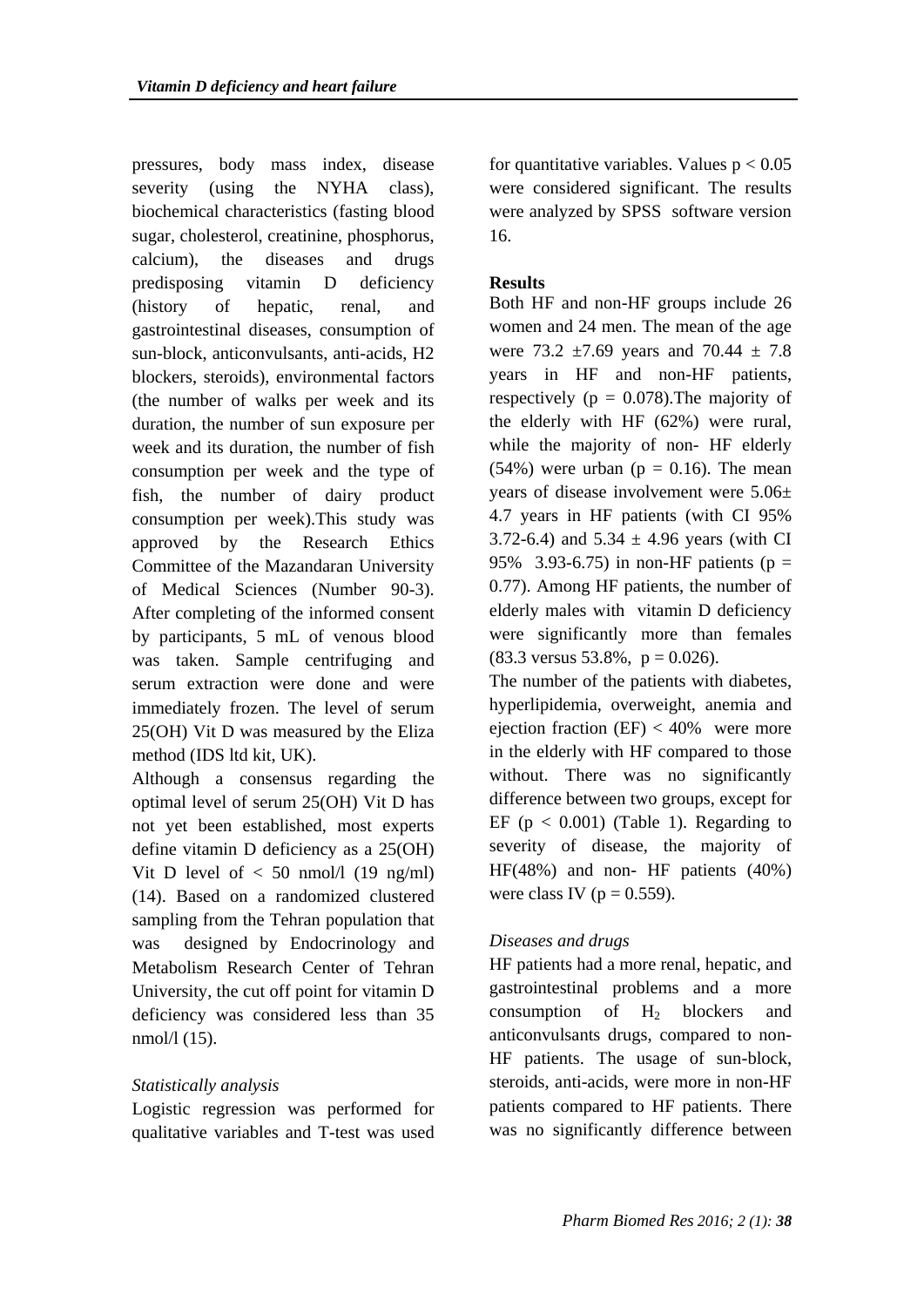| Variable        | HF group | Non-HF group | sum        | P       |
|-----------------|----------|--------------|------------|---------|
| <b>Diabetes</b> | 26 (52%) | 22 (44%)     | 48 (48%)   | 0.548   |
| <b>HLP</b>      | 19 (38%) | 16 (32%)     | 35 (35%)   | 0.675   |
| BMI > 25        | 24 (48%) | 16 (32%)     | 40 (40%)   | 0.153   |
| <b>HTN</b>      | 28 (56%) | 35 (70%)     | 63 (63%)   | 0.214   |
| Anemia          | 32 (64%) | 28 (56%)     | $60(60\%)$ | 0.541   |
| EF<40%          | 34 (68%) | 12 (24%)     | 6(46%)     | < 0.001 |

**Table 1** Cardiovascular characteristics of the elderly with and without HF

HLP:Hyperlipidemia; BMI:Body Mass Index; HTN:Hypertension; EF:Ejection Fraction

two groups, except for renal problems (p  $= 0.039$ ).

### *Environmental factors*

The number of walks per week, its duration and sun exposure were lower in the elderly with HF compared to those without HF ( $p = 0.172$  and  $p = 0.223$  and  $p = 0.426$  respectively). The amount of milk and fish consumption were more in the elderly with HF compared to those without HF ( $p = 0.420$  and  $p = 0.546$ respectively).

## *Biochemical characteristics, blood pressure and BMI*

The mean of two times fasting blood sugar, cholesterol, creatinine, and phosphor levels were more in the elderly with HF compared to those without HF. The mean of two times systolic and diastolic blood pressure during 3 days, BMI, hemoglobin, and calcium levels were lower in the elderly with HF compared to those without HF. There was significantly difference between two groups, regarding to hemoglobin and

creatinine levels ( $p = 0.044$  and  $p = 0.048$ ) respectively).

### *Vitamin D levels*

The mean vitamin D levels were  $33.76 \pm$ 2.82 and  $41.76 \pm 3.06$  nmol/l, in elderly persons with and without HF respectively( $p = 0.178$ ). In both groups, the majority of patients (38%, 19 persons), were moderately vitamin D deficient (Table 2). The odds ratio of vitamin D deficiency was more in elderly with HF (OR=1.35; 95% CI 0.87-2.21; p  $= 0.151$ ) compared to those without HF.

### *Vitamin D deficiency group (<35nmol/l)*

The odds ratio of the overweight was significantly more among HF patients compared to those without HF  $(OR =$ 1.73; 95% CI 1.22-2.68; p = 0.031*).* In addition, the odds ratio of the gastrointestinal disorders  $(OR = 1.81)$ ; 95%CI 1.23-2.68; P=0.022*)* and renal disorders  $(OR = 1.74; 95\% CI \ 1.16-2.61;$  $p = 0.031$ *)* were significantly more among HF patients compared to those without HF (Table 3).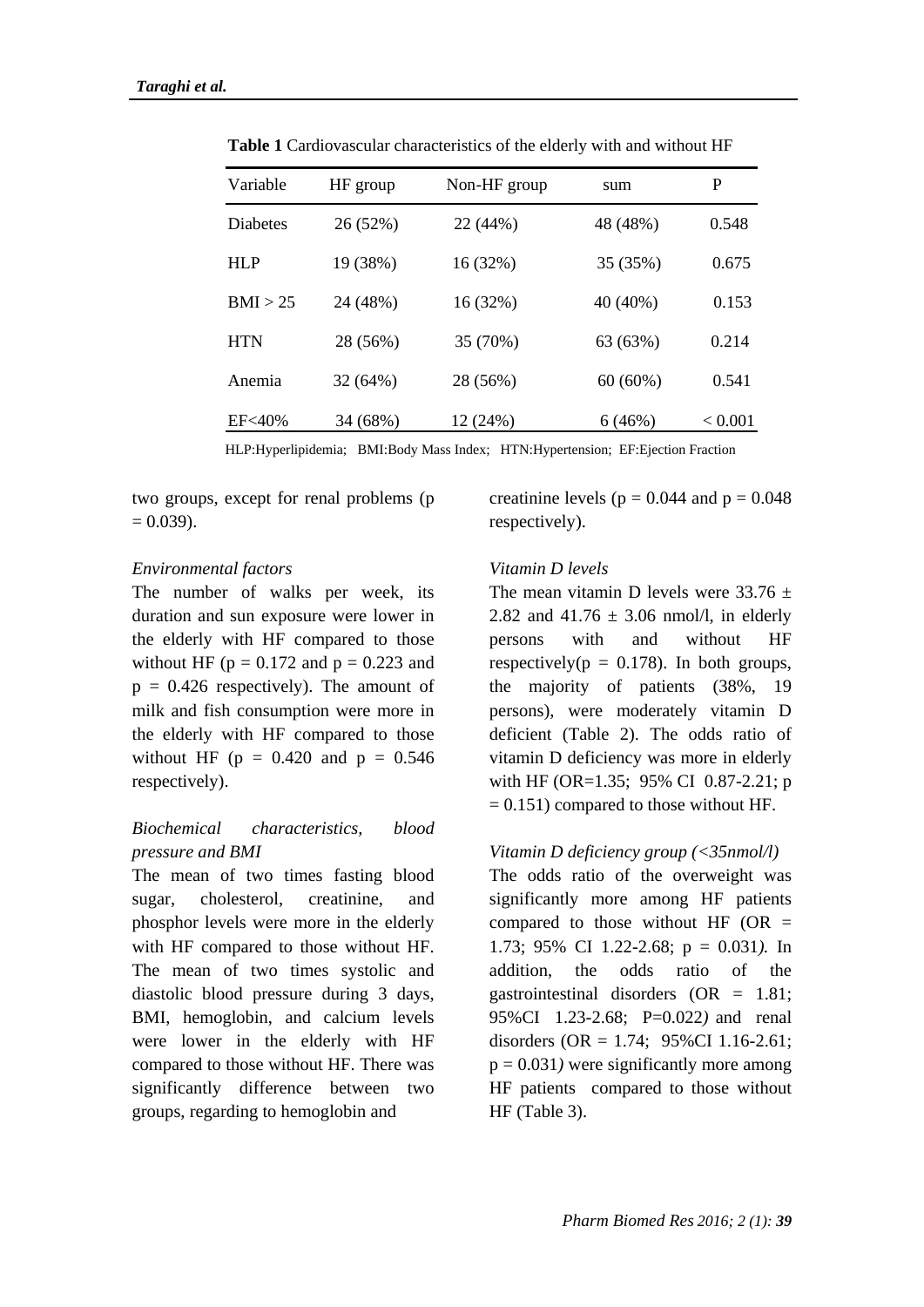| Vitamin D levels (nmol/l) | < 12.5 | 12.5-25  | 25-35   | $35 - 50$ | 50-75   | > 75   |
|---------------------------|--------|----------|---------|-----------|---------|--------|
| HF                        | 7(14%) | 19 (38%) | 8(16%)  | $5(10\%)$ | 8(16%)  | 3(6%)  |
| 50 (100%)                 |        |          |         |           |         |        |
| Non HF                    | 2(4%)  | 19 (38%) | 6(12%)  | 7(14%)    | 10(20%) | 6(12%) |
| $50(100\%)$               |        |          |         |           |         |        |
| Total                     | 9(9%)  | 38 (38%) | 14(14%) | 12(12%)   | 18(18%) | 9(9%)  |
| $100(100\%)$              |        |          |         |           |         |        |

**Table 2** Classification of vitamin D levels among elderly with and without HF.

**Table 3** The odds ratio and 95% confidence interval of precipitating factors of vitamin D deficiency , among elderly with HF in vitamin D deficiency group (< 35nmole/l).

| Variable            | odds ratio (95% CI) | p     |
|---------------------|---------------------|-------|
| <b>Diabetes</b>     | $1.11(0.71-1.74)$   | 0.817 |
| <b>HTN</b>          | $0.86(0.51-1.25)$   | 0.510 |
| <b>HLP</b>          | $1.06(0.67-1.66)$   | 0.997 |
| BMI > 25            | $1.73(1.22 - 2.68)$ | 0.031 |
| Anemia              | $0.99(0.63-1.56)$   | 0.821 |
| EF < 40%            | $2.61(1.32-3/53)$   | 0.002 |
| Renal problems      | $1.74(1.16-2.61)$   | 0.031 |
| Hepatic problems    | $1.37(0.74 - 2.54)$ | 0.436 |
| Intestinal problems | $1.81(1.23-2.68)$   | 0.022 |
| Sunblock            | $0.43(0.07-2.39)$   | 0.451 |
| Anticonvulsant      | $1.84(1.45-2.33)$   | 0.580 |
| Steroids            | $0.58(0.11-2.94)$   | 0.839 |
| Antiacids           | $1.39(0.9-2.15)$    | 0.302 |
| $H_2$ blocker       | $1.6(1.07-2.39)$    | 0.101 |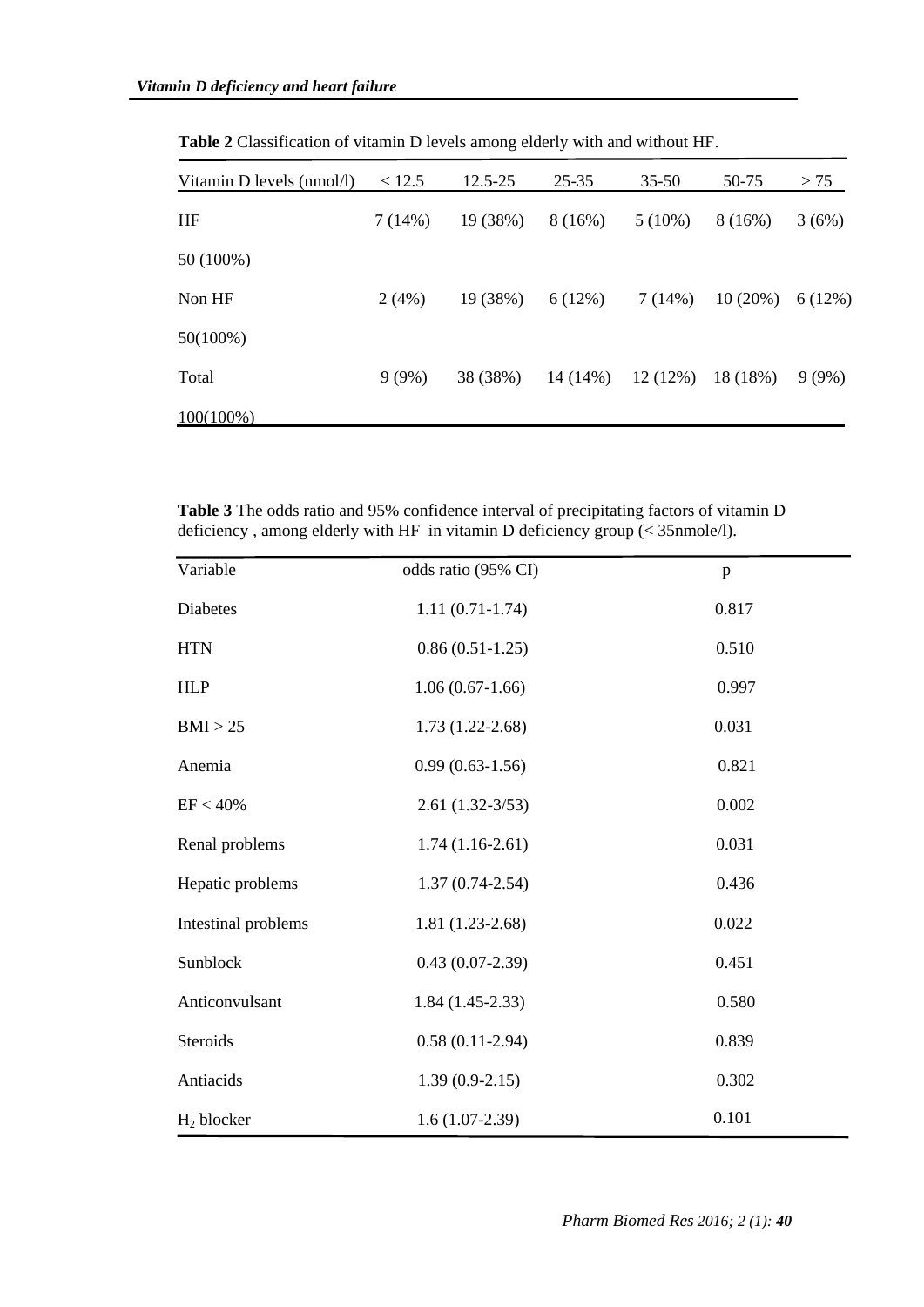The number of the elderly with HF who never walks per week, were more than those without HF  $(41.2\%$  versus  $33.3\%$ ; p  $= 0.397$ ). The number of the elderly with HF who used sun exposure daily, were lower than those without HF (55.6% versus  $44.1\%$ ,  $p = 0.856$ ). There were no significantly differences between the number and type of fish usage, and the number of dairy consumption, among the elderly with and without HF ( $P = 0.241$ ) and  $p = 1$  and  $p = 0.194$  respectively).

### **Discussion**

The results of this study didn't show significantly correlation between vitamin D levels among the elderly with and without HF. In both groups, there were no statistical relationship between the age and vitamin D deficiency. This finding is contrast with the results of some studies (7,16) and adjusts with other ones (17,18). With increasing of the age, the probability of vitamin D deficiency is increased, because of decreased skin thickness, decreased dietary intake, diminished physical activity out of home, increased prevalence of the kidney, liver and gastrointestinal problems (5). No significantly relationship between the age and vitamin D deficiency may be explained by the relative youth of participants (mean age 72). Among HF patients, the number of men with vitamin D deficiency were significantly more than women. This finding adjusts with the results of one study (19) and is contrast with other ones  $(18,20)$ . The reason may be a more disease severity among men compared to women. The odds ratio of the overweight was significantly more among HF patients compared to those

without HF. Diminished exposure to UV light, associated with reduced outdoor activities and likely physical inactivity may account, in part, for the lower level of serum vitamin D in overweight participants (21). In addition, the lipid solubility of vitamin D modifies its bioavailability and may contribute to the lower level of serum vitamin D in overweight and obese participants (22,23). Among elderly with HF, there was not significantly relationship between the number of walks per week and vitamin D levels. It may be due to relatively small sample size. The odds ratio of the gastrointestinal and renal disorders were significantly more among the elderly with HF compared to those without HF. Vitamin D deficiency in chronic renal disease, may be due to hyper-phosphatemia. Hyperphosphatemia increases fibroblast growth factor 23, which decreases 25 hydroxyvitamin D-1α-hydroxylase activity (24).

## *Limitations*

A number of limitations exist with respect to the present study. Firstly, this is a cross sectional study and the correlations can not imply the causation relationships between parameters. Secondly, there are different normal vitamin D ranges for winter and summer in different countries. Thirdly, the sample size is relatively small. More ever, the data represent only the subjects who agreed to participate in this study.

## **Conclusion**

Considering the high prevalence of vitamin D deficiency among the HF and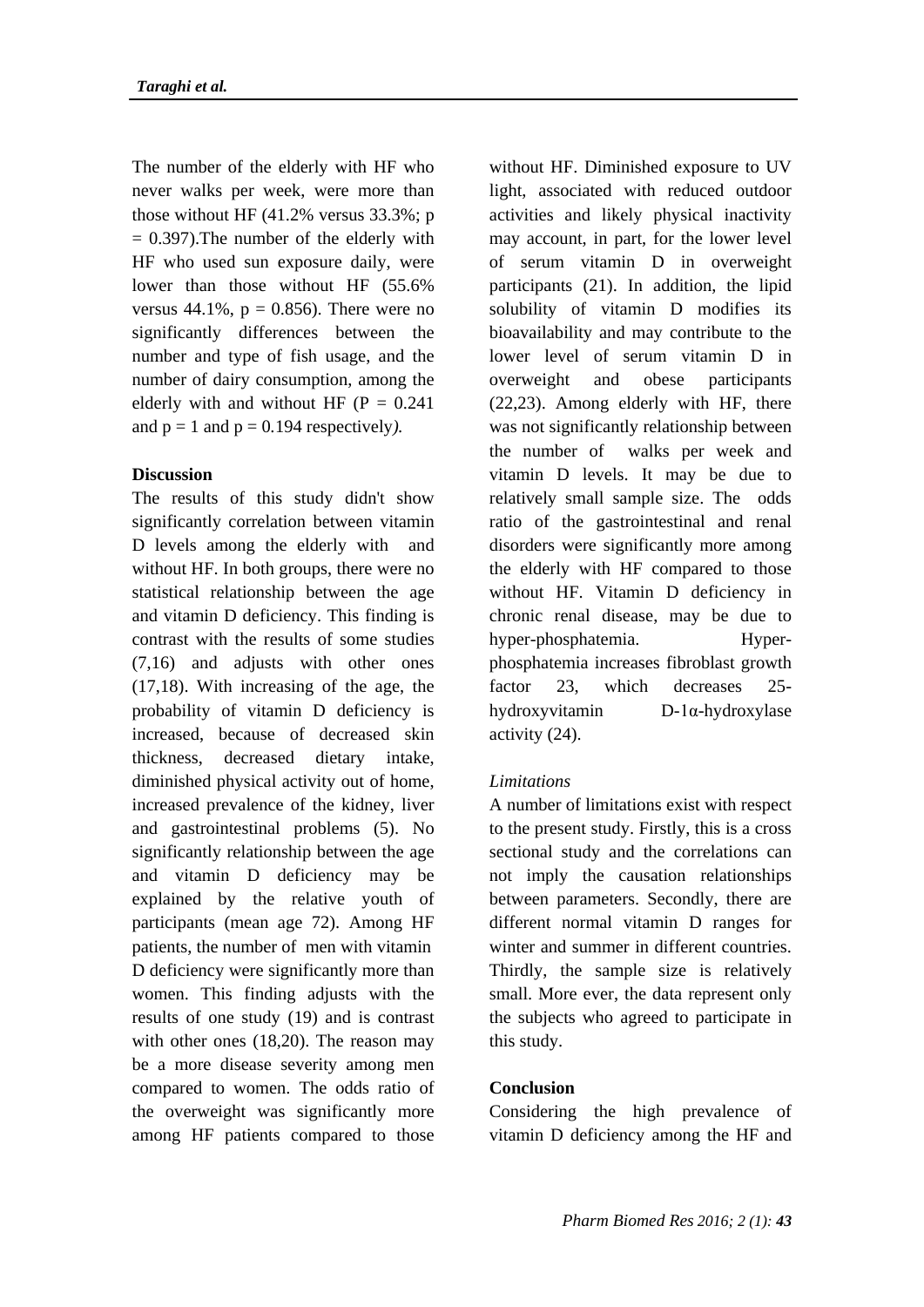Non- HF elderly with cardiovascular disease, its monitoring and correcting seems essential.

#### **References**

- 1. Rauchhaus M, Doehner W, Francis DP, Davos C, Kemp M, Liebenthal C, et al. Plasma cytokine parameters and mortality in patients with chronic heart failure. Circulation 2000;102:3060-7.
- 2. Schleithoff SS, Zittermann A, Tenderich G, Berthold HK, Stehle P, Koerfer R. Vitamin D supplementation improves cytokine profiles in patients with congestive heart failure: a double-blind, randomized placebo-controlled trial. Am J Clin Nutr 2006;83:754-9.
- 3. Guasch A, Bullo M, Rabassa A, Bonada A, Del Castillo D, Sabench F, et al. Plasma vitamin D and parathormone are associated with obesity and atherogenic dyslipidemia: a cross-sectional study. Cardiovasc Diabetol 2012;11:149.
- 4. Holick, MF. Vitamin D deficiency. N Engl J Med. 2007;357:266–81.
- 5. Watson KE, Abrolat ML, Malone LL, Hoeg JM, Doherty T, Detrano R, et al. Active serum vitamin D levels are inversely correlated with coronary calcification. Circulation 1997;96:1755-60.
- 6. Pilz S, Marz W, Wellnitz B, Seelhorst U, Fahrleitner-pammer A, Dimai HP, et al. Association of Vitamin D deficiency with heart failure and sudden cardiac death in a large cross-sectional study of patients referred for coronary angiography. J Clin Endocrinol Metab 2008;93:3927-3.
- 7. Green JJ, Robinson DA, Wilson GE, Simpson RU, Westfall MV. Calcitriol modulation of cardiac contractile performance via protein kinase C. J Mol Cell Cardiol 2006;41:350-9.
- 8. Autier P, Gandini S. Vitamin D supplementation and total mortality: a meta-analysis of randomized controlled trials. Arch Intern Med.2007;167;1730-7.
- 9. Pfeifer M, Begerow B, Minne HW, Natchtigall D, Hansen C. Effects of a short term vit D3 and calcium supplementation on blood pressure and parathyroid hormone levels in elderly woman. J Clin Endocrinol Metab 2001;86:1633-7.
- 10. Hanley DA, Shawn Davison K. Vitamin D deficiency in North America. J Nutrr 2005; 135:332-7.

#### **Conflict of interest**

None of the authors have financial or non-financial competing interests.

- 11. Vieth R.What is the optimal vitamin D status for health? Prog Biophys Mol Biol 2006;92:26-32.
- 12. Kimmelstiel C, Levine D, Perry K, Patel AR, Sadaniantz A, Gorham N, et al. Randomized, controlled evaluation of short- and long-term benefits of heart failure disease management within a diverse provider network: the SPAN-CHF trial. Circulation 2004;110:1450-5.
- 13. Zittermann A, Schleithoff SS, Tenderich G, Berthold HK, Koerfer R, Stehle P. Low vitamin D status: A contributing factor in the pathogenesis of congestive heart failure? J Am Coll Cardiol 2003;41:105-12.
- 14. 14-Bischoff-Ferrari HA, Giovannucci E, Willett WC, Dietrich T, Dawson-Hughes B. Estimation of optimal serum concentrations of 25-hydroxyvitamin D for multiple health outcomes. Am J Clin Nutr. 2006;84:18-28.
- 15. Hashemipour S, Larijani B, Adibi H, Sedaghat M, Pajouhi M, Bastan-Hagh MH, et al."The status of biochemical parameters in varying degrees of vitamin D deficiency " J Bone Miner Metab 2006;24:213-8.
- 16. Nakamura K, Nishiwaki T, Ueno K, Yamamoto M. Age-related decrease in serum 25hydroxyvitamin D concentration in the frail elderly: a longitudinal study**.** J Bone Miner Metab 2007;25:232-6.
- 17. Kruavit A, Chailukit L, Thakinstian A, Sirphrapradang CH, Rajatanavin R. Prevalence of vitamin D insufficiency and low bone mineral density in elderly Thai nursing home residents.BMC Geriatr 2012; 12:49.
- 18. Nashimoto M, Nakamura K, Matsuyama S, Hatakeyama M, Yamamoto M. Hypovitaminos D and hyperparathyroidism in physically inactive elderly Japanese living in nursing homes: Relationship with age, sunlight exposure and activities of daily living. Aging clin Exp Res 2002;14:5-12.
- 19. Ginter JK, Krithika S, Gozdzik A, Han Well H, Whiting S, Parra EJ. Vitamin D status of older adults of diverse ancestry living in the greater Toronto area.BMC Geriatr 2013;13:66.
- 20. Nakamura K, Nishiwaki T, Ueno K, Yamamoto M. Serum 25hydroxyvitamin D levels and activities of daily living in non